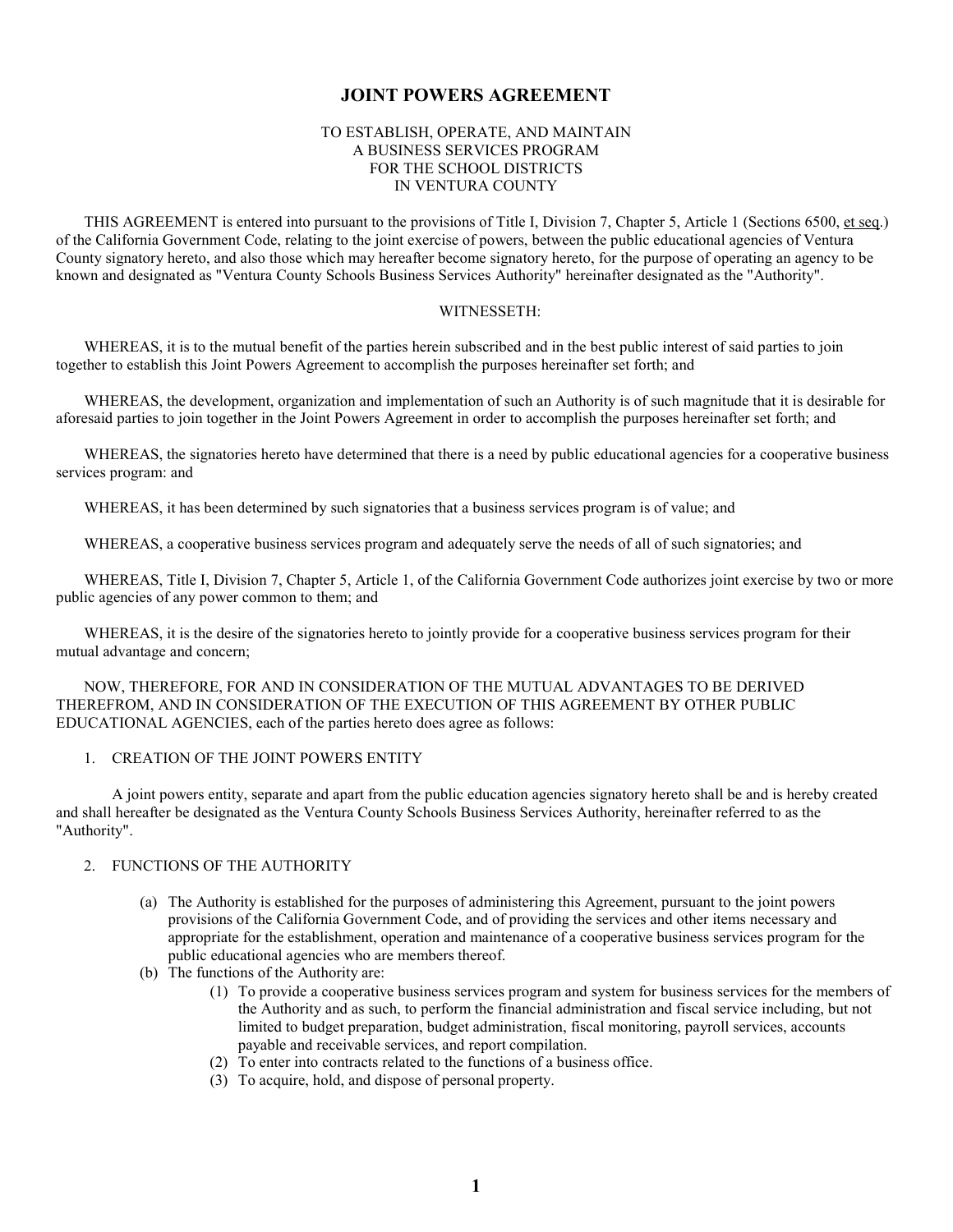- (4) To incur debts, liabilities, and obligations for such items as salaries, taxes supplies, utilities, equipment, rent and contracted services related to the functions of a cooperative business office.
- (5) To receive gifts, contributions, and donations of property, funds, services, and other forms of assistance from persons, firms, corporations, associations, and any governmental entity that would relate to the purpose of this agreement.
- (6) To employ and dismiss personnel.
- (7) To sue and be sued in the name of the Authority.
- (8) To perform such other functions as may be necessary or appropriated to carry out this Agreement, so long as such other functions so performed are not prohibited by any provision oflaw.
- (9) To establish a prudent reserve for economic uncertainties.

#### 3. POWERS OF THE AUTHORITY

Ventura County Schools Business Services Authority shall have the power and authority to exercise any power common to the public educational agencies which are parties to this Agreement, provided that the same are in furtherance of the functions and objectives of this Agreement as herein set forth. Pursuant to Section 6509 of the California Government Code, the exercise of the aforesaid powers of the Authority shall be subject to the restrictions upon the manner of exercising such powers by a public educational agency having the same status as the Somis Union School District of Ventura County, except as otherwise provided in this Agreement.

#### 4. TERM OF THE AGREEMENT

This Agreement shall become effective on April 1, 1988. This Agreement shall continue in effect until lawfully terminated as provided herein and in the Bylaws.

# 5. BYLAWS

- (a) The Ventura County Schools Business Services Authority shall be governed pursuant to those certain Bylaws, a copy of which is attached hereto as Exhibit "A" and incorporated herein by reference, and by such amendments to the Bylaws are referred to said Bylaws shall be those set forth in Exhibit "A" as may be amended. Each party to this Agreement agrees to comply with and be bound by the provisions of said Bylaws and further agrees that the Authority shall be operated pursuant to this Agreement and said Bylaws.
- (b) Procedures for amending the Bylaws shall be as provided in the Bylaws so long as not inconsistent with this Agreement. All amendments must be approved by two-thirds (2/3) of the members of the Board of Directors before the amendment shall become effective. Bylaw provisions, which fulfill the requirements of State law for the creation of this Authority, may not be deleted or amended in such a way as to conflict with State law. Such amendments shall be binding upon all members of the Authority. The effective date of any amendment will be on July 1 following adoption, unless otherwise stated.

# 6. MEMBERSHIP IN VENTURA ACOUNTY SCHOOLS BUSINESS SERVICES AUTHORITY

- (a) Each party to this agreement must be eligible for membership in the Ventura County Schools Business Services Authority as defined in the Bylaws and shall become a member of the Authority on the effective date of this Agreement, except as provided herein below. Each party which becomes a member of the Authority shall be entitled to the rights and privileges of, and shall be subject to the obligations of, membership as provided in this Agreement and in the Bylaws.
- (b) Upon the written approval of all (100%) of the members of the Board of Directors of the Authority, and school district that is not a party hereto but that desires to join the Authority created hereby may become a member hereof by executing a copy of this Agreement whereby said school district agrees to comply with the terms of this Agreement and of the Bylaws effective as of the date of execution.

#### 7. WITHDRAWAL OR REMOVAL FROM MEMBERSHIP

(a) Any party to this Agreement may voluntarily rescind this Agreement and terminate its membership in the Authority. Such termination of membership and rescission of this Agreement shall become effective subject to the conditions and in the manner and means set forth in the Bylaws.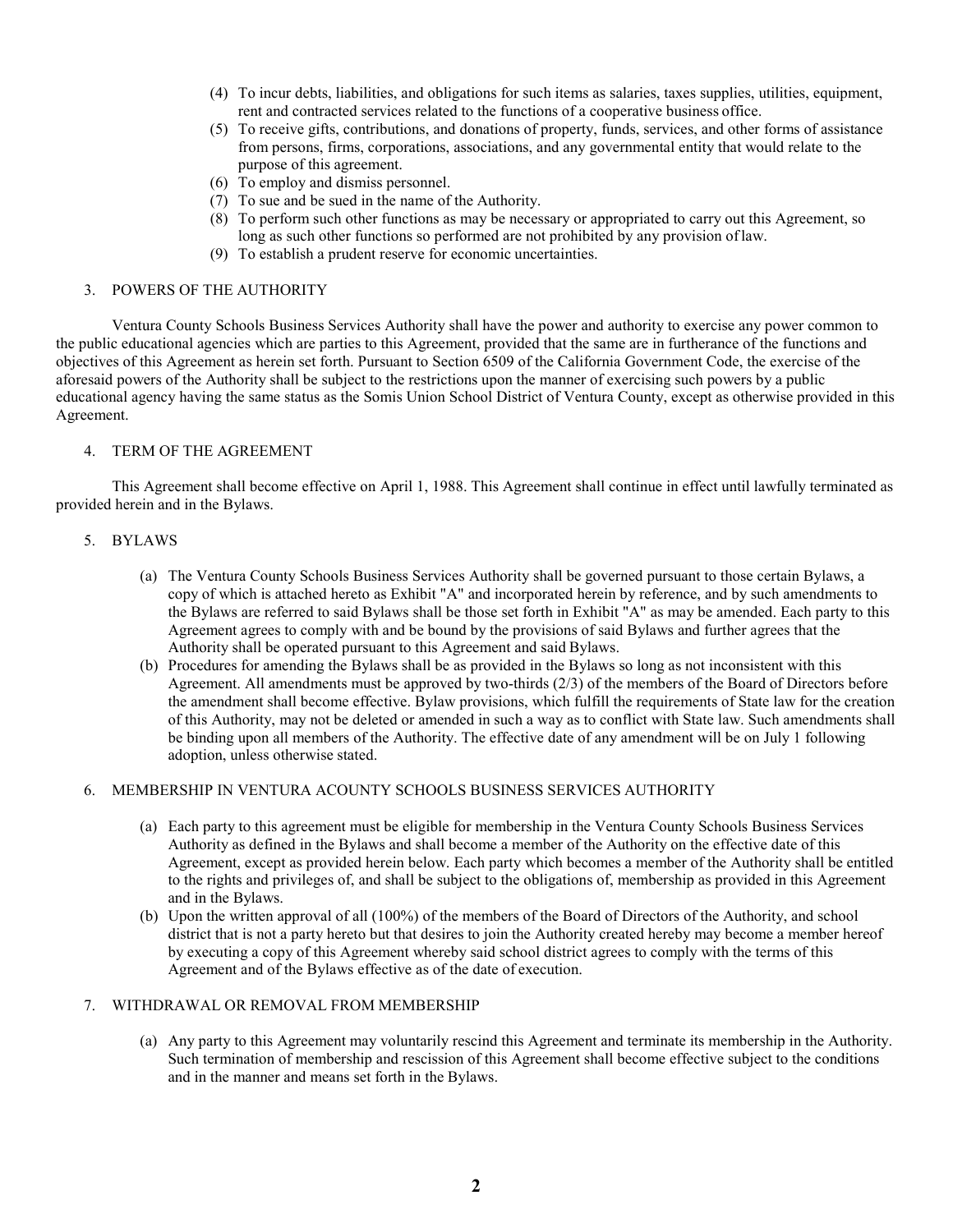(b) Any party to this Agreement may at any time be removed from membership in the Authority by vote of two-thirds (2/3) of the members of the Board of Directors as provided by the Bylaws. Such removal from membership shall operate to terminate the Agreement as to such party.

# 8. TERMINATION OF AGREEMENT

This Agreement may be terminated by a two-thirds (2/3) majority vote of the parties to this Agreement provided, however, that the Authority and this Agreement shall continue to exist for the purpose of disposing of all claims, distribution of assets, and all other functions necessary to wind up the affairs of the Authority. Obligations remaining after disposition of assets shall be prorated to member districts based on the proportionate share of the members' costs as of the fiscal year ending prior to the termination of the agreement.

# 9. DISPOSITION OF PROPERTY AND FUNDS

- (a) In the event of the dissolution of the Authority, the complete rescission or other final termination of this Agreement by all public educational agencies then a party hereto, any property interest or surplus moneys remaining in the Authority following a discharge of all obligations shall be disposed of as provided by theBylaws.
- (b) In the even a member withdraws from this Agreement, any property interest of that member remaining in the Authority following discharge of all obligations attributable to that member and its officers and employees shall be disposed of as provided by the Bylaws.
- (c) "Obligations", as referred to herein, shall include, but not be limited to, all payments required by law, together with all reserves which have been established for the purpose of paying claims and related claim costs together with any other legal obligations incurred by the Authority pursuant to this Agreement.

#### 10. AMENDMENTS

This Agreement may be amended by written agreement signed by all parties to this Agreement; provided that if two-thirds (2/3) of the parties to this Agreement agree in writing to an amendment, the other parties must also agree to said amendment or they may be involuntarily terminated as parties to this Agreement as provided by the Bylaws.

#### 11. SEVERABILITY

Should any portion, term, condition, or provision of this Agreement be decided by a court of competent jurisdiction to be illegal or in conflict with any law of the State of California, or be otherwise rendered unenforceable or ineffectual, the validity of the remaining portions, terms, conditions, and provisions shall not be affected thereby, so long as each member concurs.

# 12. LIABILITY

- (a) Pursuant to the provisions of Sections 895, et seq., of the California Government Code, the members of the Authority are jointly and severely liable upon any liability which is otherwise imposed by law upon the Authority for injury caused by a negligent or wrongful act or omission occurring in the performance of thisAgreement.
- (b) The Authority shall insure itself, to the extent deemed necessary by the Board of Directors, against loss, liability and claims arising out of or connected with this Agreement.

### 13. ENFORCEMENT

The Authority is hereby given authority to enforce this Agreement. In the event suit is brought upon this Agreement by the Authority and judgment is recovered again a member, the member shall pay all costs incurred by the Authority, including reasonable attorney's fees as fixed by the court.

# 14. DEFINITIONS

Unless the context requires otherwise, the terms used herein shall have the following meaning:

- (a) "Authority" shall mean the Ventura County Schools Business Services Authority created by the Agreement.
- (b) "Board of Directors" shall mean the governing board of the Authority established by the Bylaws to direct and control the Authority.